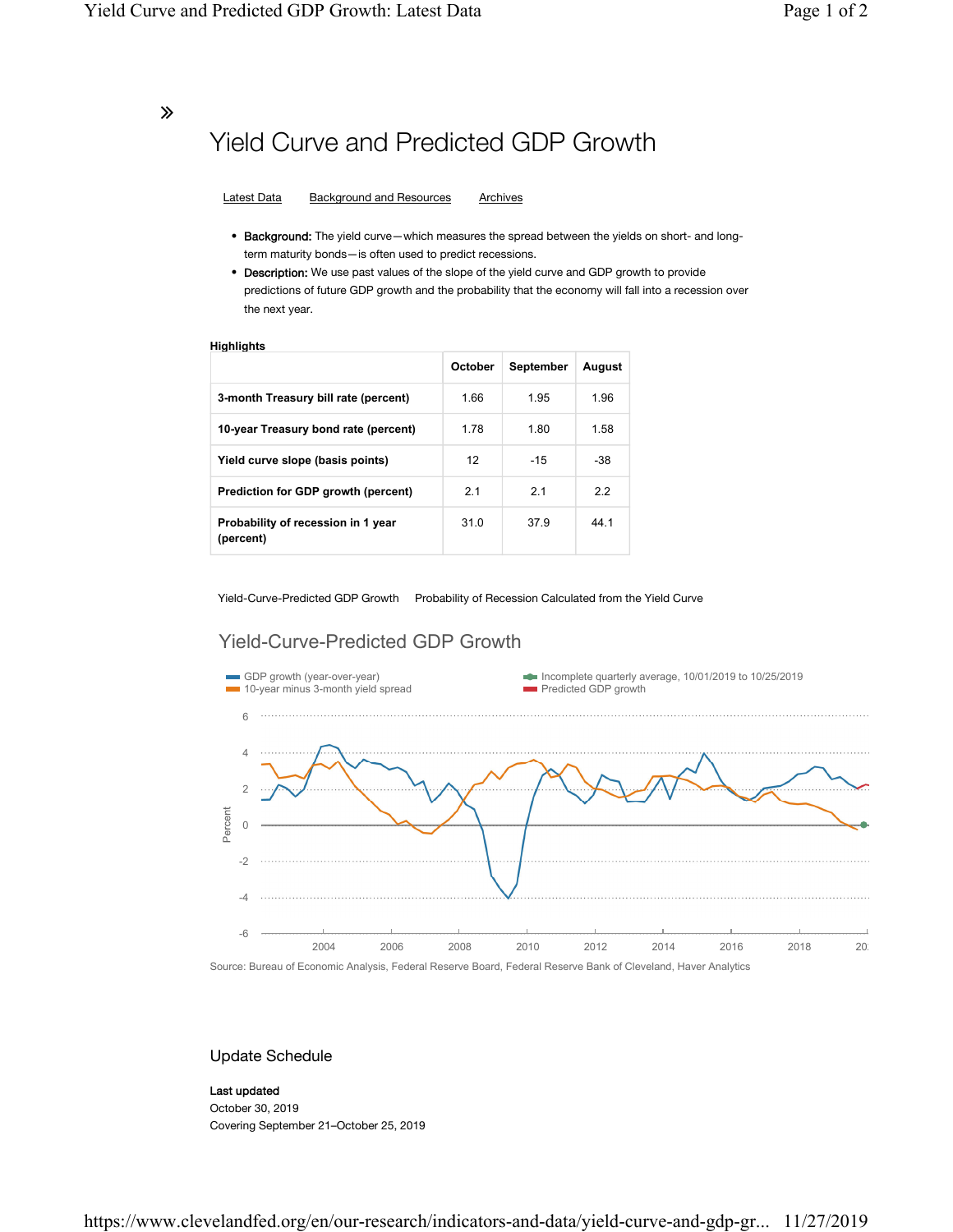### Next update

November 27, 2019

Further Info

Explanation of the model Research behind the model

### Related research

New York Fed's estimates of recession probabilities →

### Contact Us

For further information, please contact **X** CLEV Public Information.

© 2019 FEDERAL RESERVE BANK OF CLEVELAND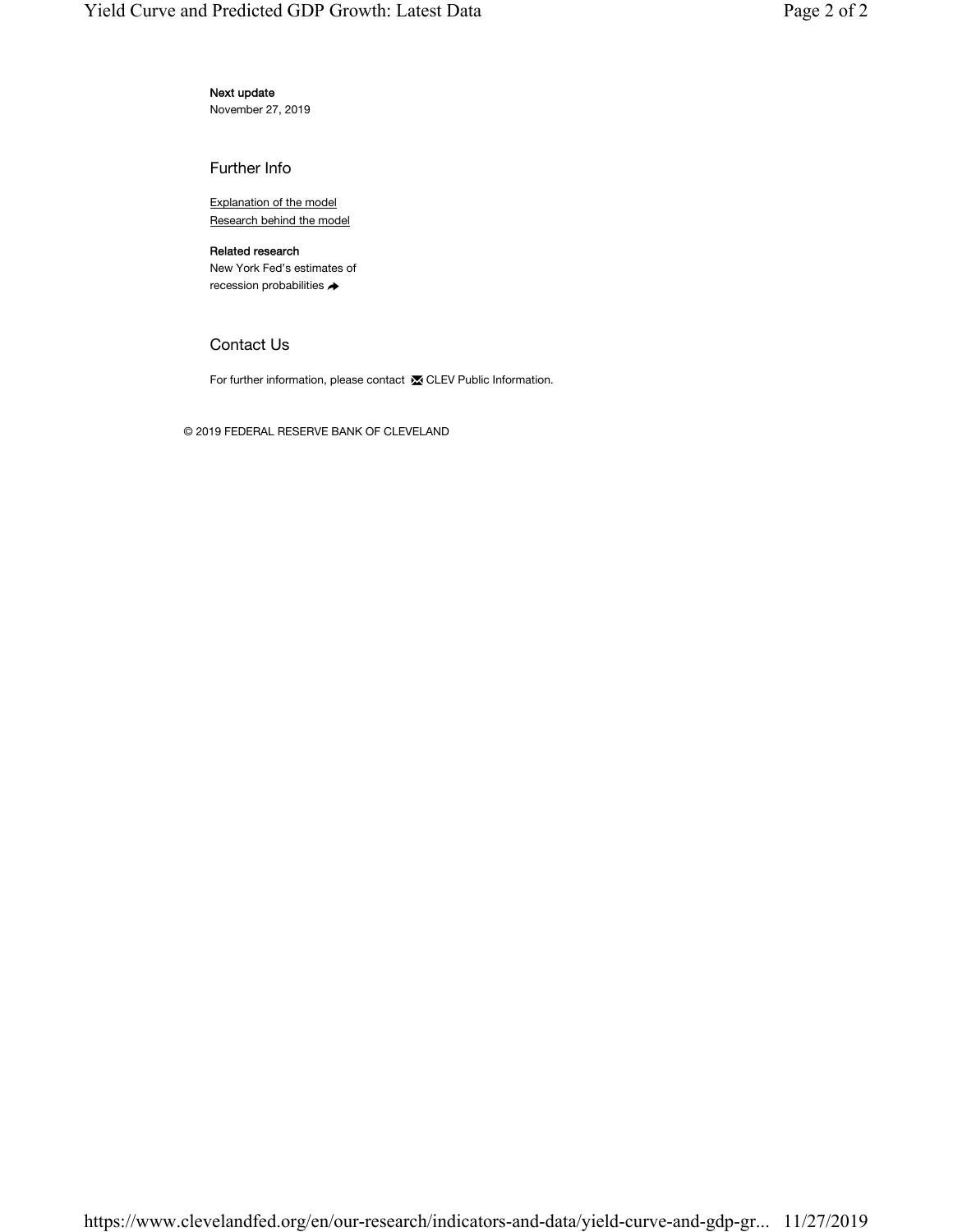



Source: Federal Reserve Board, Federal Reserve Bank of Cleveland, Haver Analytics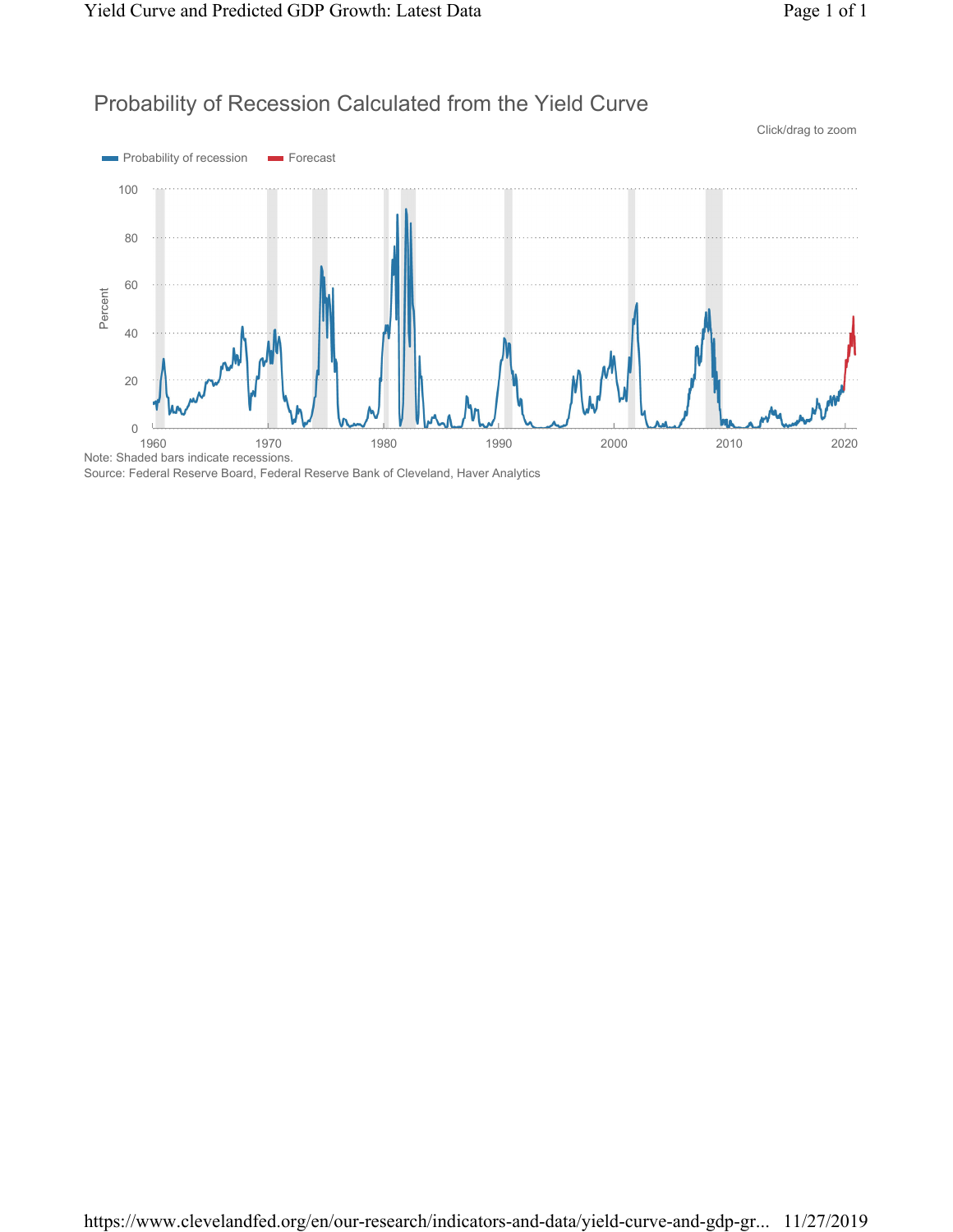Click/drag

### ∠

# Yield Curve and Predicted GDP Growth

Latest Data Background and Resources Archives

### The Yield Curve as a Predictor of Economic Growth

The slope of the yield curve—the difference between the yields on short- and long-term maturity bonds—has achieved some notoriety as a simple forecaster of economic growth. The rule of thumb is that an inverted yield curve (short rates above long rates) indicates a recession in about a year, and yield curve inversions have preceded each of the last seven recessions (as defined by the NBER  $\rightarrow$  ). One of the recessions predicted by the yield curve was the most recent one: The yield curve inverted in August 2006, a bit more than a year before the most recent recession started in December 2007. There have been two notable false positives: an inversion in late 1966 and a very flat curve in late 1998.

More generally, a flat curve indicates weak growth and, conversely, a steep curve indicates strong growth. One measure of slope, the spread between 10-year Treasury bonds and 3-month Treasury bills, bears out this relation, particularly when real GDP growth is lagged a year to line up growth with the spread that predicts it. Yield Curve Spread and Real GDP Growth Yield Curve Spread and Lagged Real GDP Growth

### Yield Curve Spread and Real GDP Growth



Source: Bureau of Economic Analysis, Federal Reserve Board, Haver Analytics

### Predicting GDP Growth

We use past values of the yield spread and GDP growth to project what real GDP will be in the future. We typically calculate and post the prediction for real GDP growth one year forward.

### Predicting the Probability of Recession

While we can use the yield curve to predict whether future GDP growth will be above or below average, it does not do so well in predicting an actual number, especially in the case of recessions. Alternatively, we can employ features of the yield curve to predict whether or not the economy will be in a recession at a given point in the future. Typically, we calculate and post the probability of recession one year forward.

Of course, it might not be advisable to take these numbers quite so literally, for two reasons. First, this probability is itself subject to error, as is the case with all statistical estimates. Second, other researchers have postulated that the underlying determinants of the yield spread today are materially different from the determinants that generated yield spreads during prior decades. (For a recent example, see "Recession Probabilities.") Differences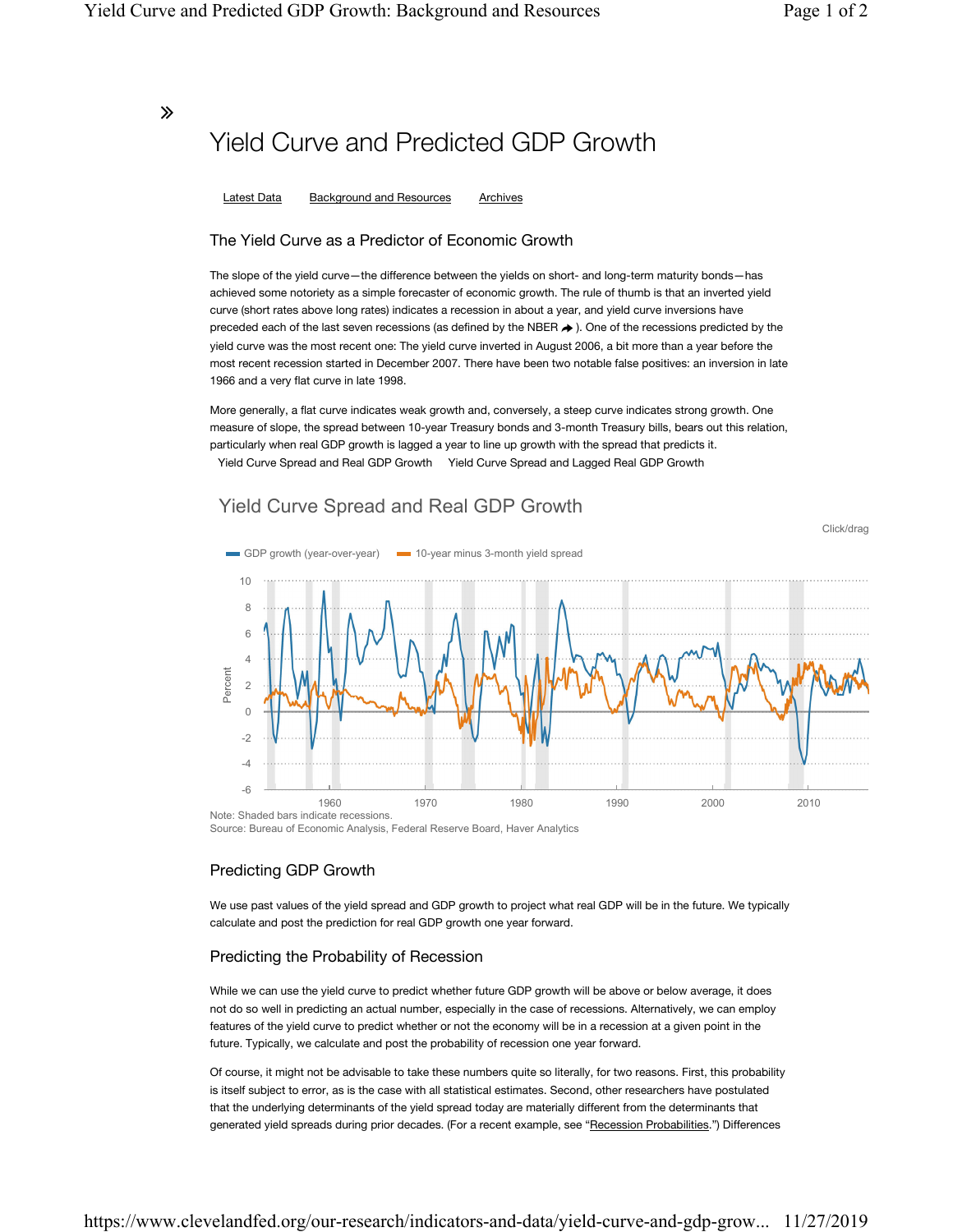could arise from changes in international capital flows and inflation expectations, for example. The bottom line is that yield curves contain important information for business cycle analysis, but, like other indicators, should be interpreted with caution.

### Research on the Yield Curve's Ability to Signal Recessions

• "Does the Yield Curve Signal Recession?" This article provides more detail on issues related to using the yield curve to predict recessions.

### Additional Resources

- "The Yield Curve, Recessions, and the Credibility of the Monetary Regime." This working paper examines yield curves based on securities other than Treasury security and their ability to predict recessions.
- "Recession Probabilities." This article discusses the question of whether the underlying determinants of the yield spread today are materially different from the determinants that generated yield spreads during prior decade.
- The New York Fed's estimate of the probability of recession.  $\blacktriangleright$  This website contains much useful information along with an estimate of the probability of a recession in the United States 12 months ahead.

### Contact Us

For further information, please contact **x** CLEV Public Information.

© 2019 FEDERAL RESERVE BANK OF CLEVELAND